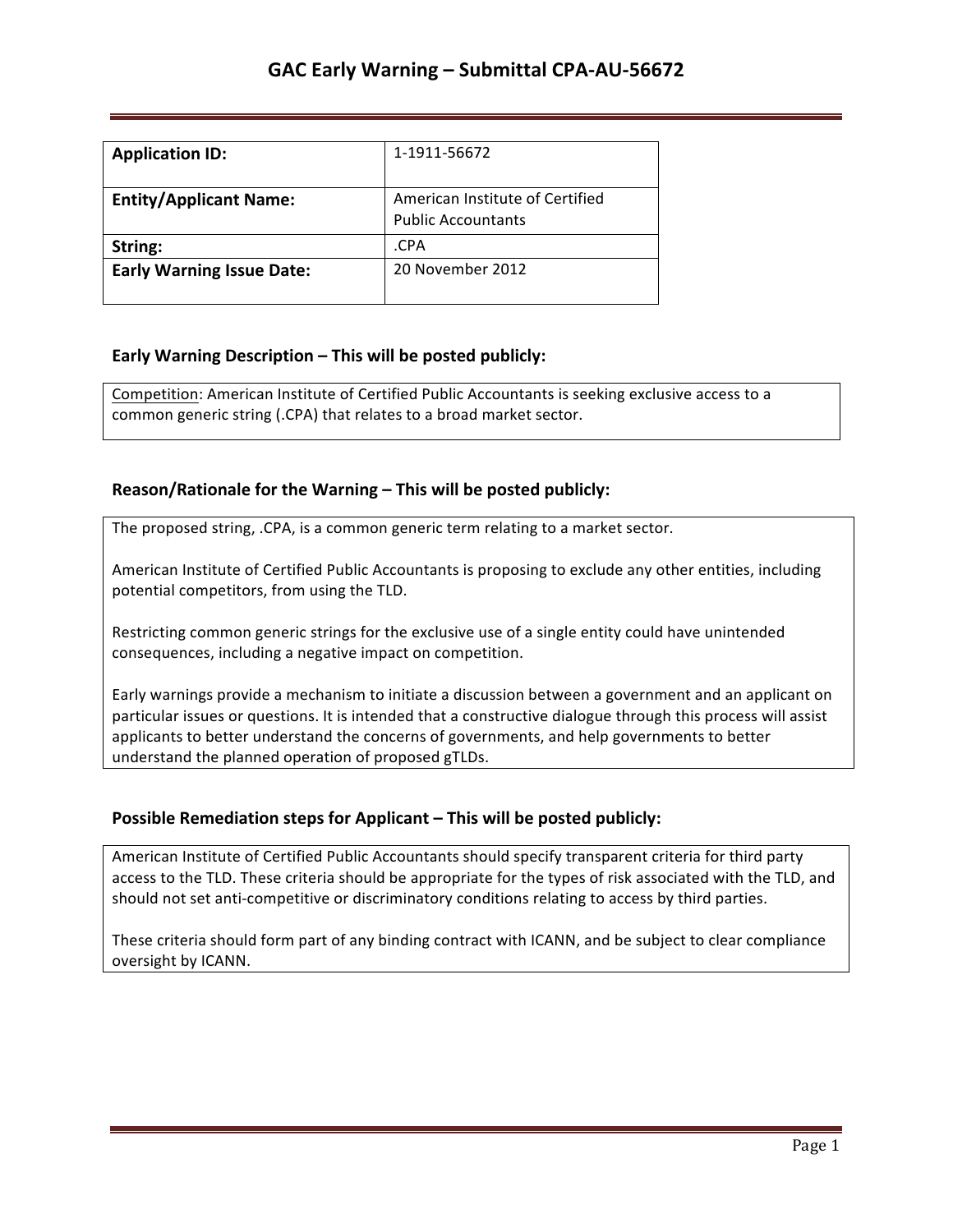### **Further Notes from GAC Member(s) (Optional) – This will be posted publicly:**

This Early Warning is from the Department of Broadband, Communications and the Digital Economy (DBCDE), on behalf of the Australian Government. In the first instance, communications and responses to this early warning should be emailed to gacearlywarning@gac.icann.org, with the text "Australian EW" and the application ID in the subject field.

# **INFORMATION FOR APPLICANTS**

## **About GAC Early Warning**

The GAC Early Warning is a notice only. It is not a formal objection, nor does it directly lead to a process that can result in rejection of the application. However, a GAC Early Warning should be taken seriously as it raises the likelihood that the application could be the subject of GAC Advice on New gTLDs or of a formal objection at a later stage in the process. Refer to section 1.1.2.4 of the Applicant Guidebook (http://newgtlds.icann.org/en/applicants/agb) for more information on GAC Early Warning.

## **Instructions if you receive the Early Warning**

**ICANN** strongly encourages you work with relevant parties as soon as possible to address the concerns voiced in the GAC Early Warning.

#### **Asking questions about your GAC Early Warning**

If you have questions or need clarification about your GAC Early Warning, please contact gacearlywarning@gac.icann.org. As highlighted above, ICANN strongly encourages you to contact gacearlywarning@gac.icann.org as soon as practicable regarding the issues identified in the Early Warning. 

#### **Continuing with your application**

If you choose to continue with the application, then the "Applicant's Response" section below should be completed. In this section, you should notify the GAC of intended actions, including the expected completion date. This completed form should then be sent to gacearlywarning@gac.icann.org. If your remediation steps involve submitting requests for changes to your application, see the change request process at http://newgtlds.icann.org/en/applicants/customer-service/change-requests.

In the absence of a response, ICANN will continue to process the application as submitted.

#### **Withdrawing your application**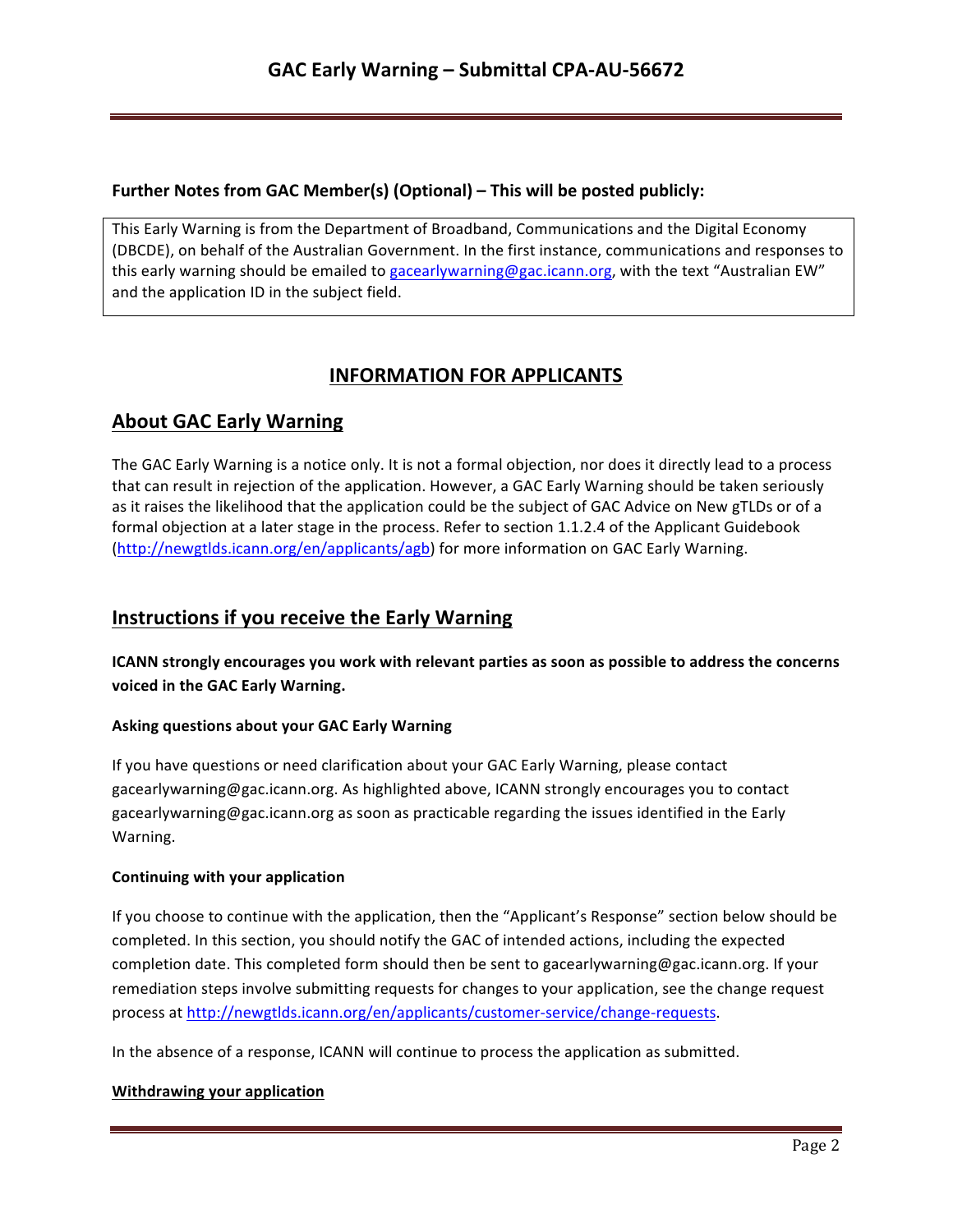# GAC Early Warning - Submittal CPA-AU-56672

If you choose to withdraw your application within the 21-day window to be eligible for a refund of 80% of the evaluation fee (USD 148,000), please follow the withdrawal process published at http://newgtlds.icann.org/en/applicants/customer-service/withdrawal-refund. Note that an application can still be withdrawn after the 21-day time period; however, the available refund amount is reduced. See section 1.5 of the Applicant Guidebook.

For questions please contact: **gacearlywarning@gac.icann.org** 

### **Applicant Response:**